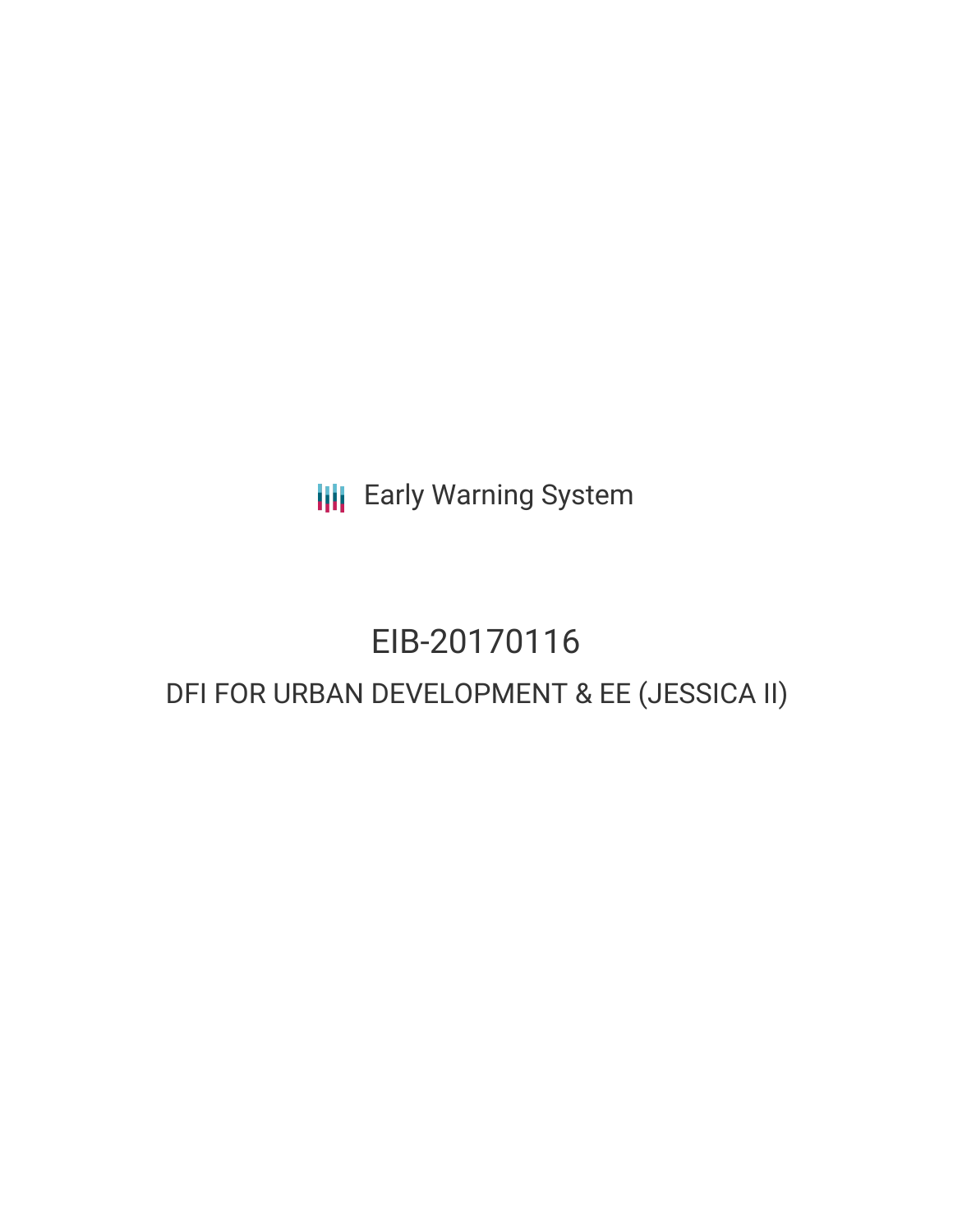

### **Quick Facts**

| <b>Countries</b>               | Greece                                                                              |
|--------------------------------|-------------------------------------------------------------------------------------|
| <b>Financial Institutions</b>  | European Investment Bank (EIB)                                                      |
| <b>Status</b>                  | Proposed                                                                            |
| <b>Bank Risk Rating</b>        | U                                                                                   |
| <b>Borrower</b>                | <b>HELLENIC REPUBLIC</b>                                                            |
| <b>Sectors</b>                 | Climate and Environment, Construction, Energy, Infrastructure, Water and Sanitation |
| <b>Investment Type(s)</b>      | Loan                                                                                |
| <b>Investment Amount (USD)</b> | $$234.85$ million                                                                   |
| <b>Project Cost (USD)</b>      | \$763.26 million                                                                    |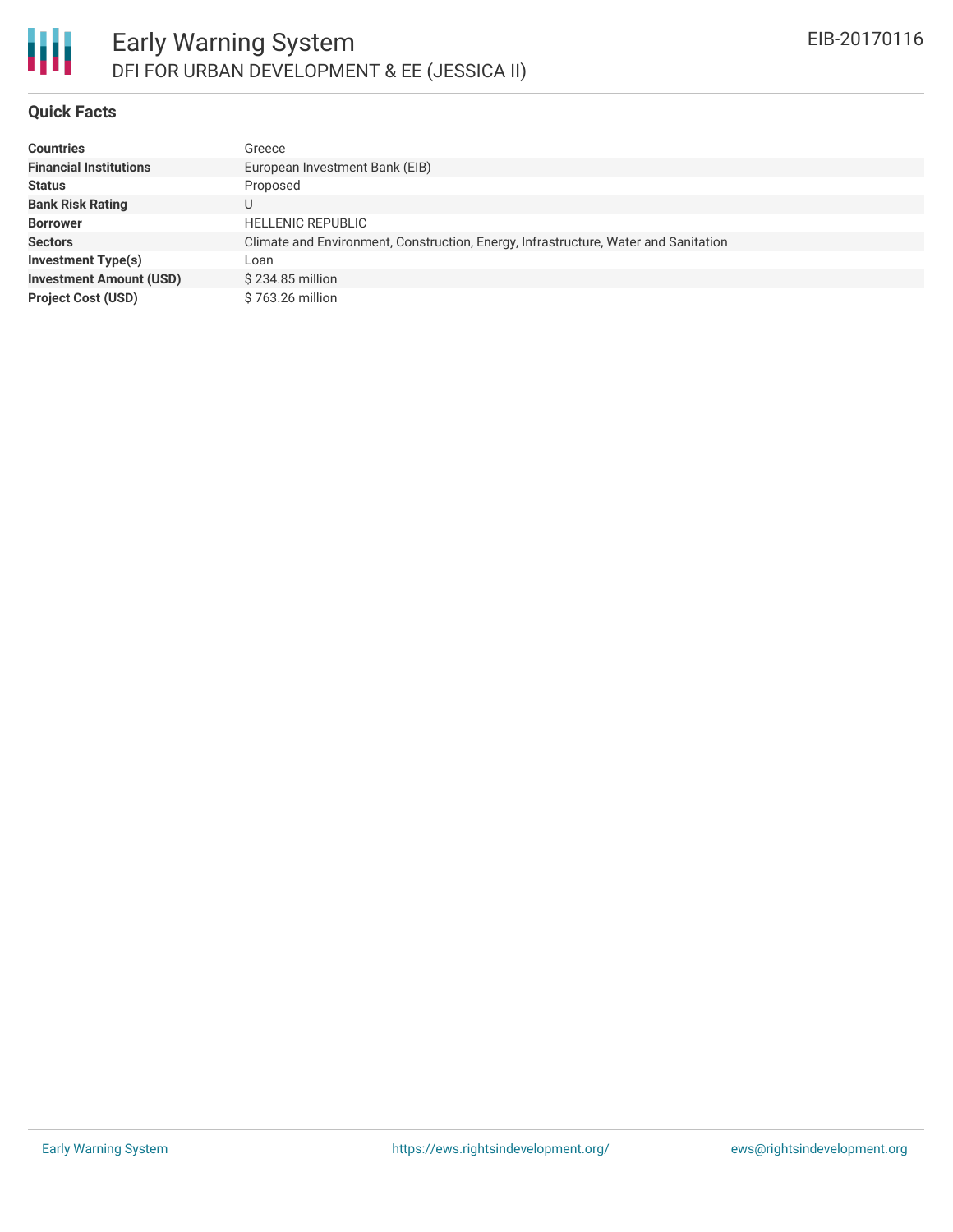

## **Project Description**

This project is a lending facility for the financing of sustainable infrastructure, energy efficiency, waste management and renewable energy projects.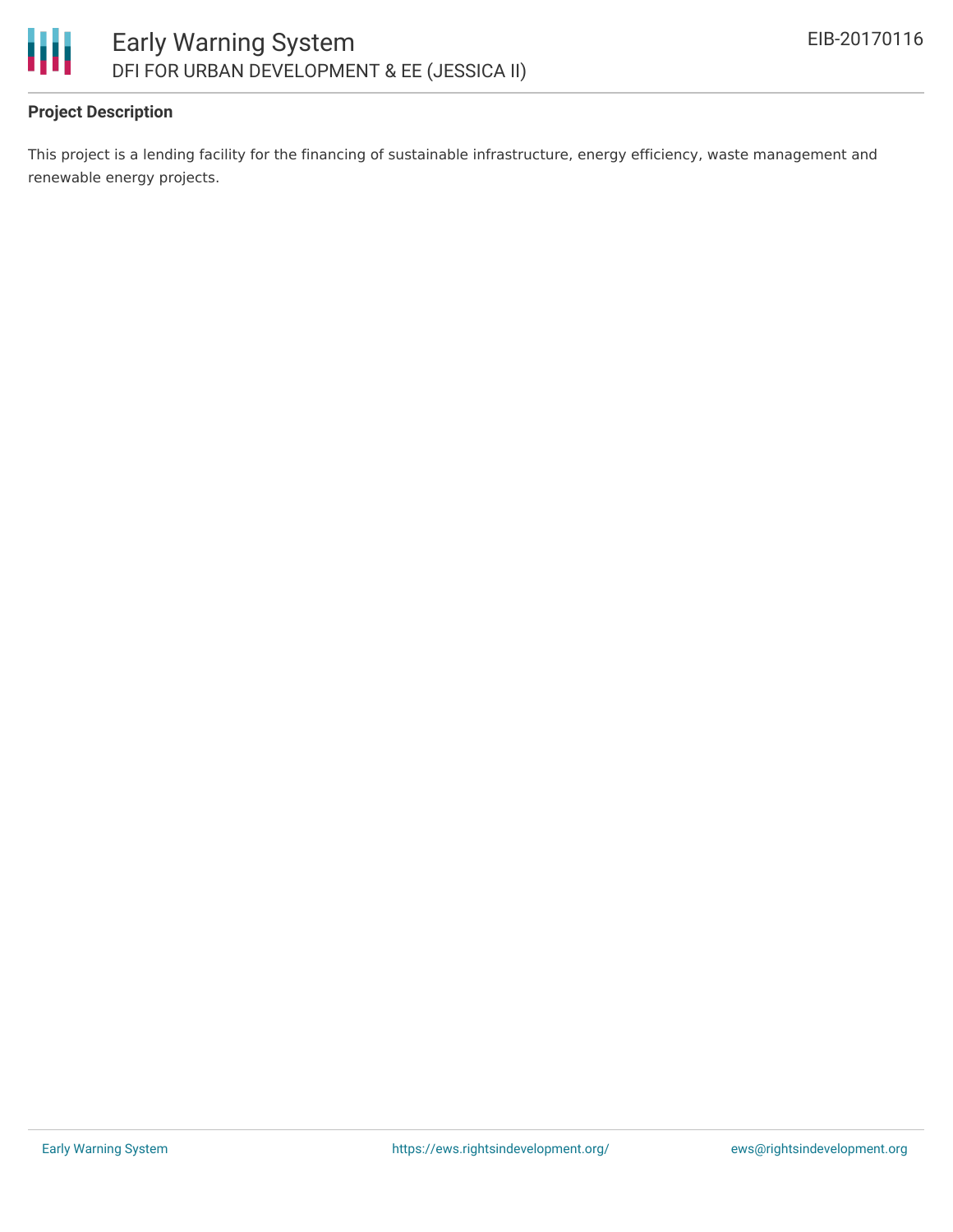

# **Investment Description**

European Investment Bank (EIB)